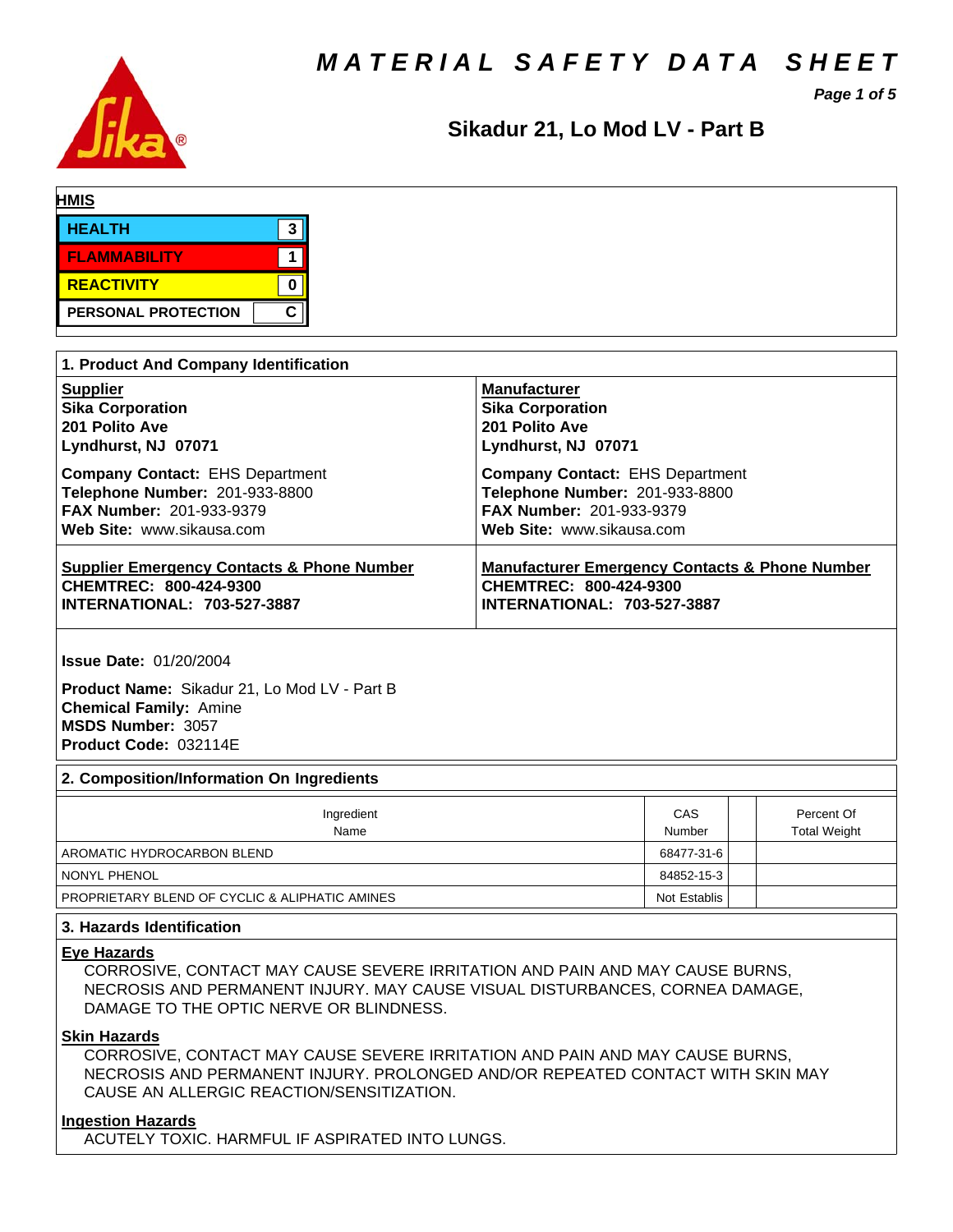# *MATERIAL SAFETY DATA SHEET Page 2 of 5*

# Sikadur 21, Lo Mod LV - Part B

#### **3. Hazards Identification - Continued**

#### **Inhalation Hazards**

MAY CAUSE RESPIRATORY TRACT IRRITATION. MAY CAUSE RESPIRATORY SENSITIZATION.

#### **4.First AidMeasures**

#### **Eye**

RINSE EYES THOROUGHLY WITH WATER FOR AT LEAST 15 MINUTES. CONSULT PHYSICIAN.

#### **Skin**

WASH SKIN THOROUGHLY WITH SOAP AND WATER. REMOVE CONTAMINATED CLOTHING. IF SYMPTOMS PERSIST CONSULT PHYSICIAN.

#### **Ingestion**

DILUTE WITH WATER. DO NOT INDUCE VOMITING. CONTACT PHYSICIAN.

#### **Inhalation**

REMOVE TO FRESH AIR. IF BREATHING HAS STOPPED, INSTITUTE ARTIFICIAL RESPIRATION. CONSULT WITH PHYSICIAN.

#### **5. Fire Fighting Measures**

**Flash Point:** >220 °F **Autoignition Point:** N/AV°F

#### **Fire And Explosion Hazards**

EXPOSURE TO HEAT BUILDS UP PRESSURE IN CLOSED CONTAINERS.

## **Extinguishing Media**

In case of fire, use water spray (fog) foam, dry chemical, or CO2.

### **Fire Fighting Instructions**

Firefighters should wear self-contained breathing apparatus and full protective gear.

### **6. Accidental Release Measures**

WEAR SUITABLE PROTECTIVE EQUIPMENT. VENTILATE AREA. CONTAIN SPILL AND COLLECT WITH ABSORBENT MATERIAL & TRANSFER INTO SUITABLE CONTAINERS. AVOID CONTACT.

#### **7. Handling And Storage**

#### **Handling And Storage Precautions**

STORE IN A COOL, DRY, WELL VENTILATED AREA. KEEP CONTAINERS TIGHTLY CLOSED.

### **Work/Hygienic Practices**

Wash thoroughly with soap and water after handling.

#### **8. Exposure Controls/Personal Protection**

#### **Engineering Controls**

Use with adequate general and local exhaust ventilation.

#### **Eye/Face Protection**

Safety glasses with side shields or goggles.

# **Skin Protection**

AVOID SKIN CONTACT. WEAR LONG SLEEVE SHIRT AND LONG PANTS. WEAR NITRILE OR OTHER CHEMICAL RESISTANT GLOVES.

### **Respiratory Protection**

A respirator protection program that meets 29 CFR 1910.134 requirement must be followed whenever workplace conditions warrant a respirator's use.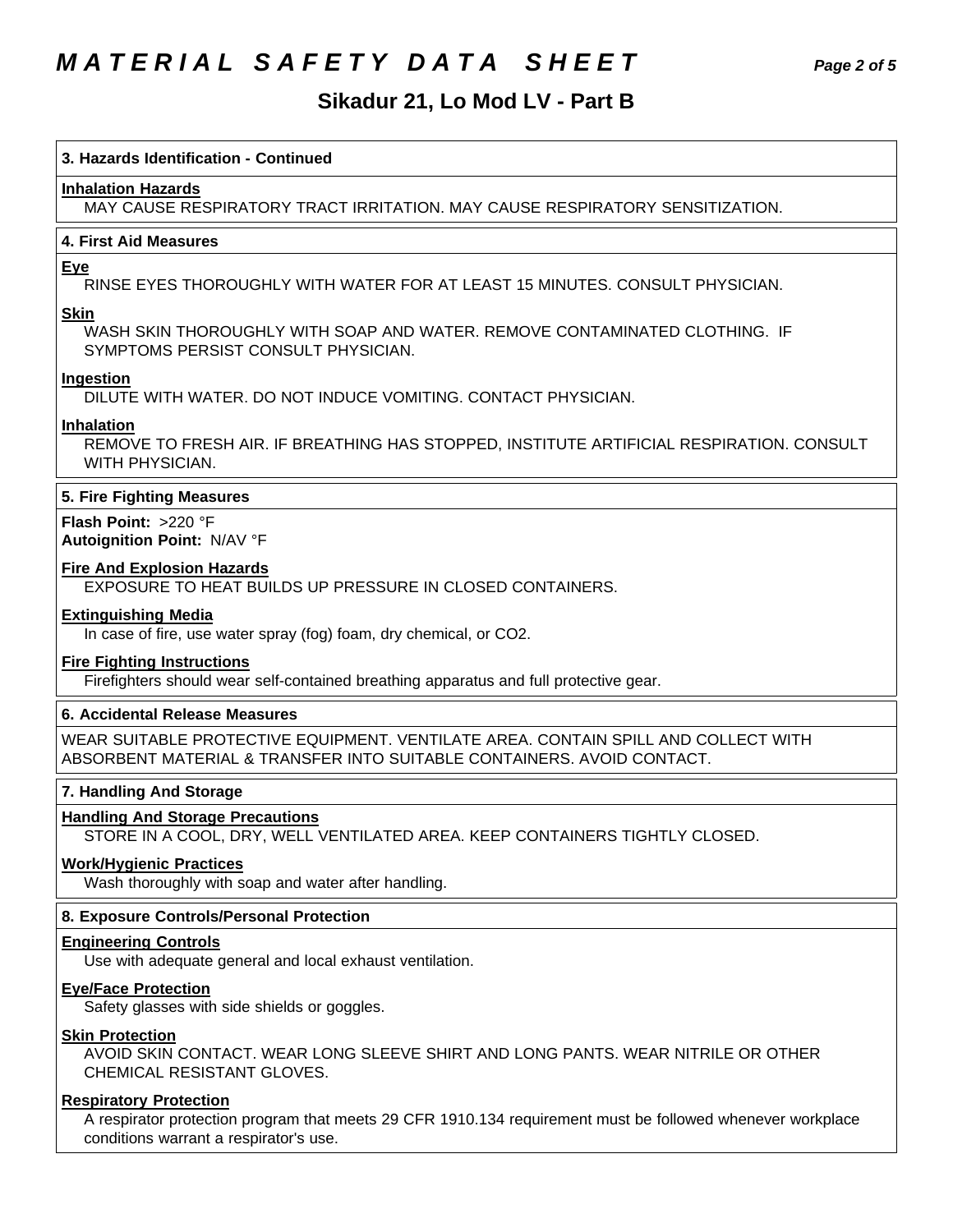# *MATERIAL SAFETY DATA SHEET Page 3 of 5*

# Sikadur 21, Lo Mod LV - Part B

**8. Exposure Controls/Personal Protection - Continued Other/General Protection** WASH THOROUGHLY AFTER HANDLING. **Ingredient(s) - Exposure Limits** AROMATIC HYDROCARBON BLEND ACGIH TLV: NOT ESTABLISHED OSHA PEL: NOT ESTABLISHED IARC: NO NTP: NO NONYL PHENOL **ACGIH TLV: NOT ESTABLISHED** OSHA PEL: NOT ESTABLISHED **IARC: NO**  NTP: NO PROPRIETARY BLEND OF CYCLIC & ALIPHATIC AMINES ACGIH TLV: NOT ESTABLISHED OSHA PEL: NOT ESTABLISHED IARC: NO NTP: NO **9. Physical And Chemical Properties Appearance** AMBER LIQUID **Odor** AMINE ODOR **Chemical Type:** Mixture **Physical State:** Liquid **Melting Point:** N/AV°F **Boiling Point:** N/AV°F **Specific Gravity:** 0.98 **Percent Volatiles:** N/AV **Vapor Pressure:** N/AV **Vapor Density:** >AIR **Solubility: N/AV Evaporation Rate:** SLOWER THAN ETHER  $VOC = 59$  grams/liter when mixed with Part A **10. Stability And Reactivity Stability: Stable Hazardous Polymerization: Will not occur Conditions To Avoid (Stability)** NONE KNOWN **Incompatible Materials** STRONG OXIDIZING AGENTS, ACID AND EPOXY RESINS UNDER UNCONTROLLED CONDITIONS **Hazardous Decomposition Products** CO, CO2, OXIDES OF NITROGEN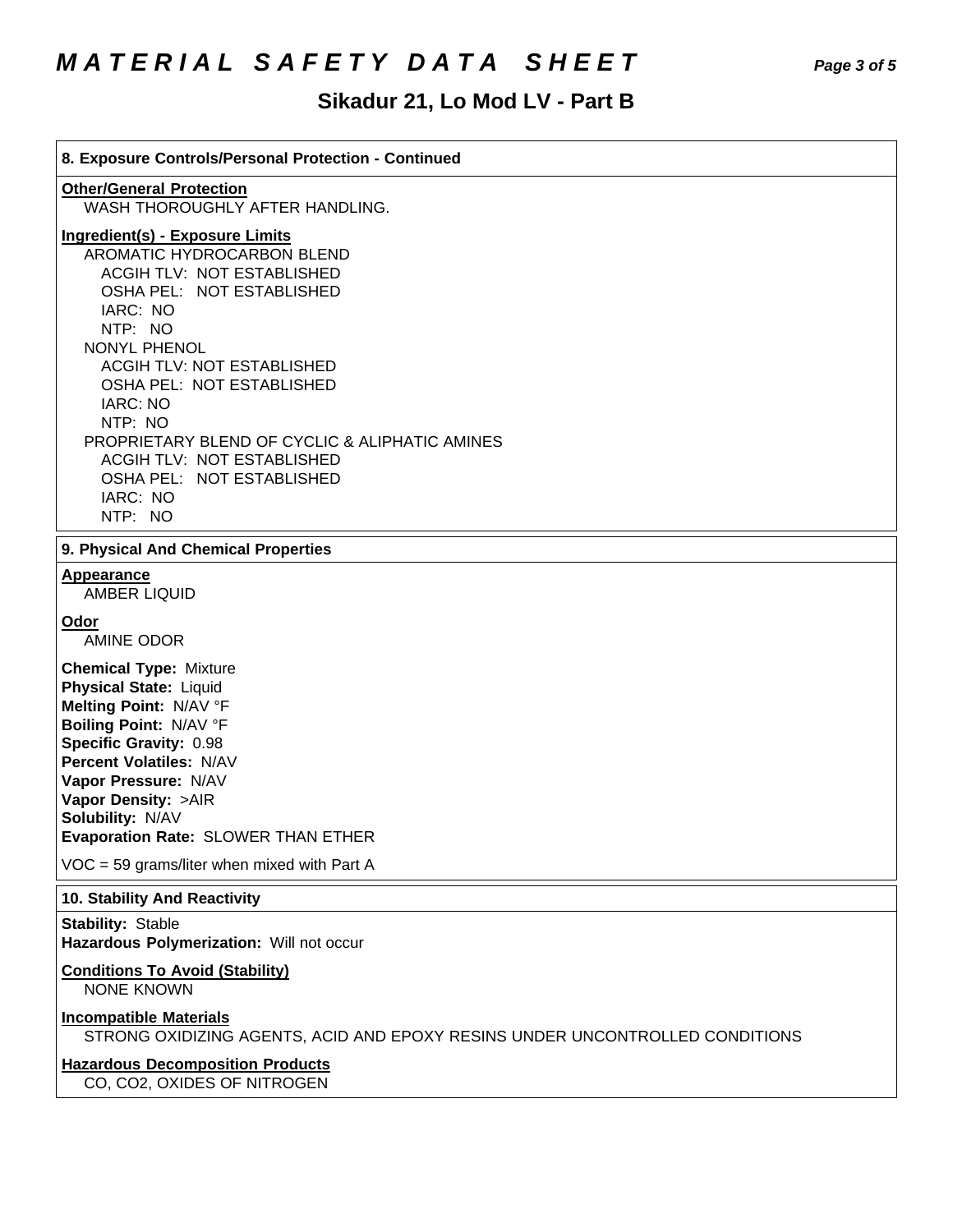# **MATERIAL SAFETY DATA SHEET**

# Sikadur 21, Lo Mod LV - Part B

| 11. Toxicological Information                                                                                                                                                                                                                              |
|------------------------------------------------------------------------------------------------------------------------------------------------------------------------------------------------------------------------------------------------------------|
| <b>Miscellaneous Toxicological Information</b><br>REPEATED EXPOSURE TO HIGH CONCENTRATIONS OF VAPOR MAY CAUSE LIVER EFFECTS.<br>OVEREXPOSURE MAY CAUSE CENTRAL NERVOUS SYSTEM EFFECTS.                                                                     |
| <b>Conditions Aggravated By Exposure</b><br>EYE DISEASE, SKIN DISORDERS AND ALLERGIES, CHRONIC RESPIRATORY CONDITIONS                                                                                                                                      |
| 12. Ecological Information                                                                                                                                                                                                                                 |
| No Data Available                                                                                                                                                                                                                                          |
| 13. Disposal Considerations                                                                                                                                                                                                                                |
| Dispose in accordance with applicable federal, state and local government regulations.                                                                                                                                                                     |
| 14. Transport Information                                                                                                                                                                                                                                  |
| <b>Proper Shipping Name</b><br>Corrosive liquid, basic, organic, n.o.s., (Aliphatic & Cycloaliphatic Amines)                                                                                                                                               |
| <b>Hazard Class</b><br>8                                                                                                                                                                                                                                   |
| <b>DOT Identification Number</b><br><b>UN3267</b>                                                                                                                                                                                                          |
| <b>DOT Shipping Label</b><br>Corrosive                                                                                                                                                                                                                     |
| <b>Freight Class</b><br>PG II                                                                                                                                                                                                                              |
| <b>Additional Shipping Paper Description</b><br>Shall be marked as a marine pollutant when offered for transportation in bulk containers.<br>Shall be marked as a marine pollutant when offered for transportation in non-bulk containers aboard a vessel. |
| 15. Regulatory Information                                                                                                                                                                                                                                 |
| <b>U.S. Regulatory Information</b><br>All ingredients of this product are listed or are excluded from listing under the U.S. Toxic Substances Control Act<br>(TSCA) Chemical Substance Inventory.                                                          |
| <b>SARA Hazard Classes</b><br><b>Acute Health Hazard</b><br><b>Chronic Health Hazard</b>                                                                                                                                                                   |
| <b>SARA Section 313 Notification</b><br>This product does not contain any ingredients regulated under Section 313 of the Emergency Planning and<br>Community Right-To-Know Act of 1986 or 40 CFR 372.                                                      |
| <b>16. Other Information</b>                                                                                                                                                                                                                               |
| <b>HMIS Rating</b><br>Health: 3<br>Fire: 1<br><b>Reactivity: 0</b><br>PPE: C                                                                                                                                                                               |

**Revision/Preparer Information MSDS Preparer: EHS Department** MSDS Preparer Phone Number: 201 933 8800